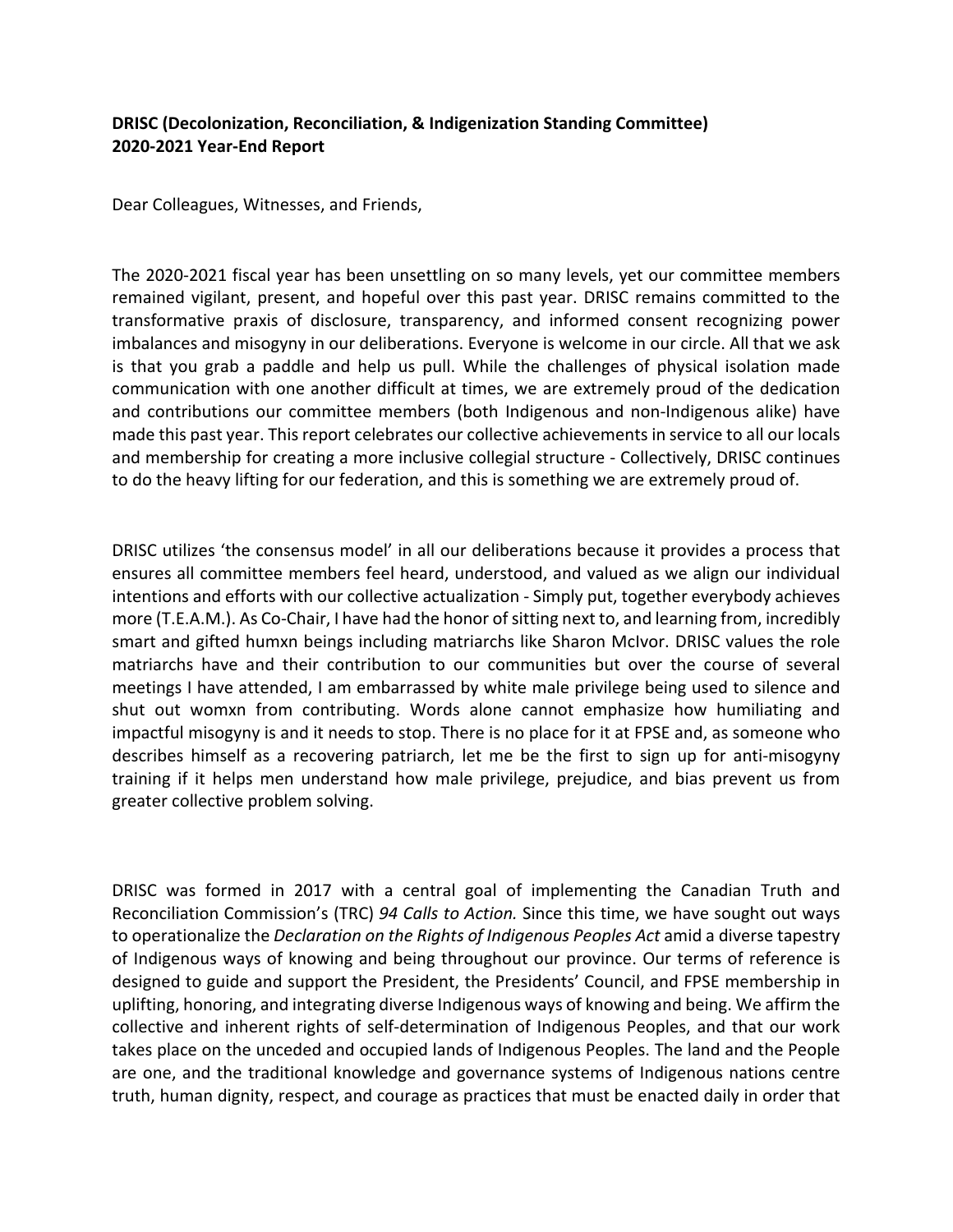we may learn to live in right relationships with the land, Indigenous nations, and each other in a good way.

DRISC's mission is to build a balanced foundation of 'mutual respect' where people of every background, experience, and different ways of knowing and understanding can collegially create a positive future together - Until there is cultural freedom for Indigenous People(s), academic freedom remains an illusion. DRISC recognizes the bravery and courage of Indigenous People whose embodied experiences of 'racist backlash' form part of their daily precarious working conditions - Inside the very institutions asking for their help and guidance. In this context, we extend a hand to support our members in this important work we do together, but this is our point of departure and why we need 'your' help to make things right.

DRISC calls upon the FPSE membership to move beyond tokenistic approaches and empty rhetorical statements toward action on decolonization, reconciliation, and Indigenization (DRI) efforts. Operationalizing British Columbia's *Declaration on the Rights of Indigenous Peoples Act* means developing educational practices (see Articles 8, 14, 18‐19, and 34 respectively) that recognize, protect, and enhance the cultural integrity of Indigenous Peoples. Cultural security must inform one of FPSE's main strategic goals by using an anti-racist lens (confirmed in the past two AGMs) in our policies and equity‐seeking work. While the federal and provincial governments, as well as many Canadian organizations, are rushing to define themselves as 'anti‐ racist' institutions dedicated to the work of justice, equity, diversity, and inclusion (JEDI), little progress has been made to address the brutal reality of racism that is an undeniable part of the foundation of Canadian society when certain voices are privileged, and others are silenced/erased. By not addressing power imbalances and collegial supremacy, this serves to reinforce colonization, sexism, and racism inside the very structures DRISC was created to help mitigate. Far too often we have heard reports of unsafe workplaces and dehumxnization of Indigenous and non‐white people and this makes the work of FPSE and DRISC urgent.

We must centre Indigenous Peoples' truths about the ongoing brutality of Canadian colonization and its genocidal impacts by drawing attention to policies/practices designed to destroy Indigenous nations. These forms of domination translate into daily attacks on the identities, languages, and cultures of Indigenous People inside our classrooms, workplaces, and public life. Indigenous Peoples must lead this work as they have developed the capacity to 'walk in two worlds' and understand the needs of Indigenous learners and the barriers they face. We need courage and commitment to develop effective strategies that move beyond 'performance and virtue signalling' toward transformative educational practices that centre land‐based models of peaceful co‐existence inside our workplaces.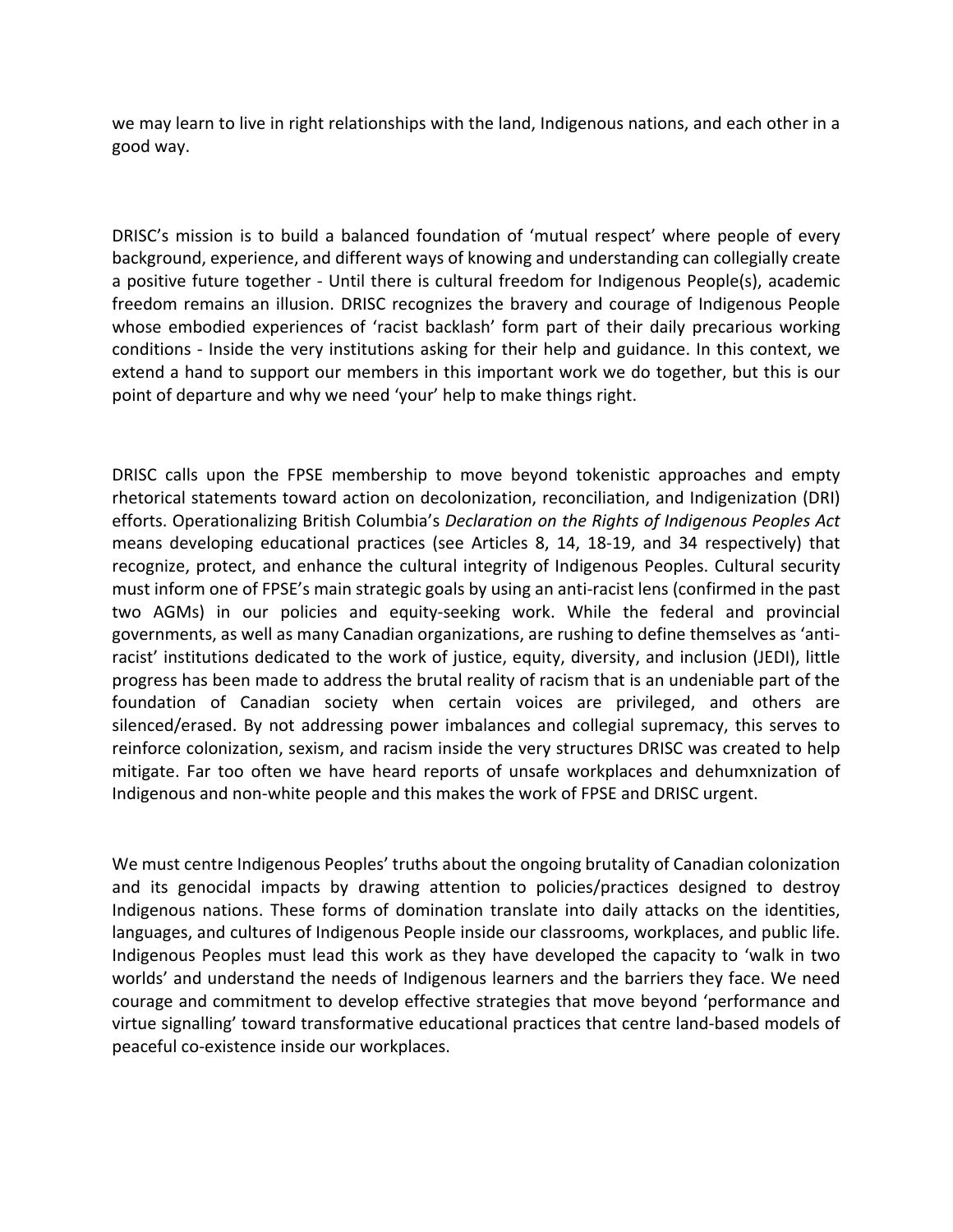**We call on the FPSE membership to support an action a plan for Decolonization, Reconciliation, and Indigenization that reflects the following goals:**

- 1. Mobilize the wisdom, expertise, experience, activism, training, and facilitation skills of DRISC members who are Indigenous persons, many of whom are leaders in the work of DRI in their institutions and communities. This includes DRISC members who carry educational practices that have evolved over thousands of years, surviving even the last few hundred years of concerted efforts to destroy the nations that carry this knowledge.
- 2. Provide funding to DRISC so that committee members can create the tools needed to educate our union executives and members about DRI. These tools include, but are not limited to, the following:
	- a. A DRI workshop developed by DRISC members that centres the lived experiences of Indigenous educators in BC.
	- b. The creation of posters, resource guides, academic writing, and other practical tools that draw upon current research, scholarship, needs assessments, and best practices.
	- c. Designing course outcomes/curricula that prioritize positive self‐concept of Indigenous learners especially as it pertains to reframing the portrayal of Indigenous peoples from harmful pathological deficits to one of communal strength and resiliency in relation to power and dominance.
- 3. Use these resources to make racism in the academy visible to shop stewards and union members by teaching them to identify common experiences of racialized discrimination including, but not limited to, the following:
	- a. harassment and bullying through daily micro‐aggressions.
	- b. lack of culturally safe spaces.
	- c. attacks on cultural identity.
	- d. 'model minority' expectations (of good moral character…).
	- e. emotional labour, risk‐taking, and exhaustion.
	- f. barriers to recruitment, retention, advancement, and promotion.
	- g. silencing of dissent.
	- h. impinging on academic freedom by diminishing, demeaning, and disempowering scholarship and teaching that centres Indigenous perspectives and ways of knowing.
	- i. denial of racism and the harm and trauma of experiencing racism.
	- j. isolation, shunning, and ostracizing.
	- k. marginalization, silencing, and discrediting.
	- l. failure to address racism as a health and wellness issue.
	- m. failure to address racism as an occupational safety issue.
	- n. failure to acknowledge racist backlash.
- 4. Developing language for our collective agreements that confronts racist backlash and fear of reprisal with protections for whistle blowers.
- 5. Create meaningful methods of reporting and meeting benchmarks on DRI for FPSE and FPSE standing committees.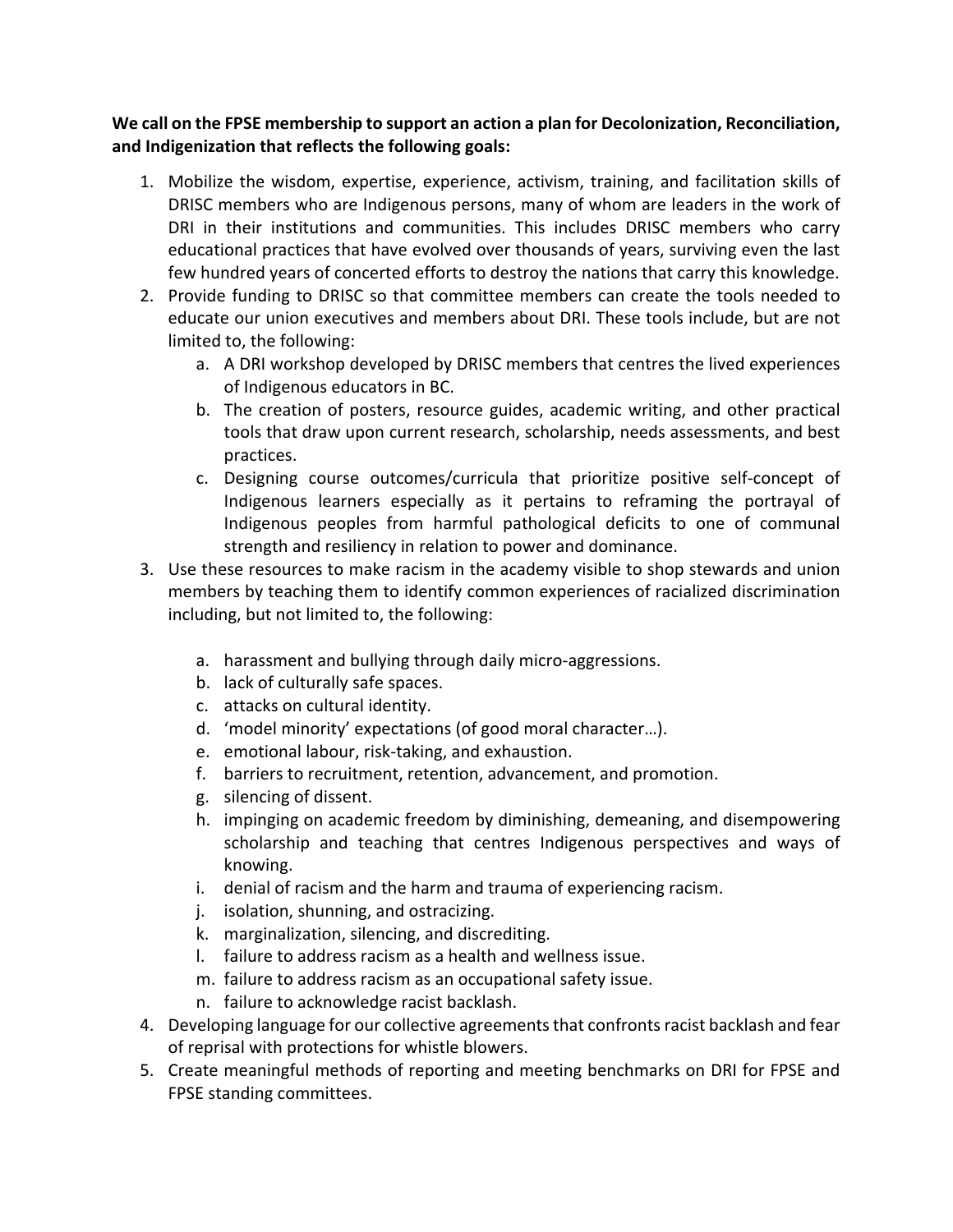- 6. Develop tools for creating evidenced-based reports that establish the frequency and scope of racism in our workplaces and identify the ways that racism is embedded in administrative policies, practices, and/or working conditions. DRISC members have the expertise to create tools such as, but not limited to, the following:
	- a. adapt cutting edge methodologies developed in organizational psychology, critical legal, critical race, and critical Indigenous studies for FPSE member unions to document, categorize, and respond to racism in the workplace.
	- b. develop working conditions studies that:
		- i. establish a baseline of systemic racist experiences.
		- ii. decolonizing our collective agreements by identifying and developing specific culturally and spiritually informed structures and processes that are required to support the long‐term career progression of Indigenous faculty.
		- iii. access and build upon a growing body of evidence-based research identifying practices promoting promote land‐based interventions that centre cultural and spiritual integrity.
		- iv. Develop fidelity strategies that reduce turnover intentions and supports organizational commitment and job satisfaction for those walking in two worlds.
	- c. Contribute to provincial databases that document systemic and structural racism experienced by Indigenous and non‐white people.
- 7. Develop capacity in FPSE and our member unions to undertake anti‐racist initiatives without making this work the 'sole burden' of Indigenous and non-white faculty and recognizing the role that 'each of us' may play in participating in and perpetuating racism.

As you reflect on this evolving action plan, consider the quantitative findings from the report *'In Plain Sight: Addressing Indigenous‐specific Racism and Discrimination in B.C. Health Care*' (Turpel‐ Lafond, 2020). The sample frame was approximately 9,000 participants (2,780 were Indigenous Peoples and 5,440 were health care workers). Data from the Indigenous People's Survey and the Health Workers' Survey showed that 1/3 of non-Indigenous health care workers witnessed interpersonal racism or discrimination towards Indigenous patients. The largest single stereotype that justified compromised care was an implicit belief that Indigenous patients were 'less worthy' of care and yet 47% said or did nothing. A more troubling finding showed that harm was significantly more pronounced for Indigenous womxn and girls.

For Indigenous People working inside the health care system, data revealed that systemic discrimination not only had negative consequences on their job performance, but on their overall quality of life:

- 92% reported negative impacts on their emotional well-being.
- 81% reported mental health issues.
- 81% reported adverse affects on their self-esteem.